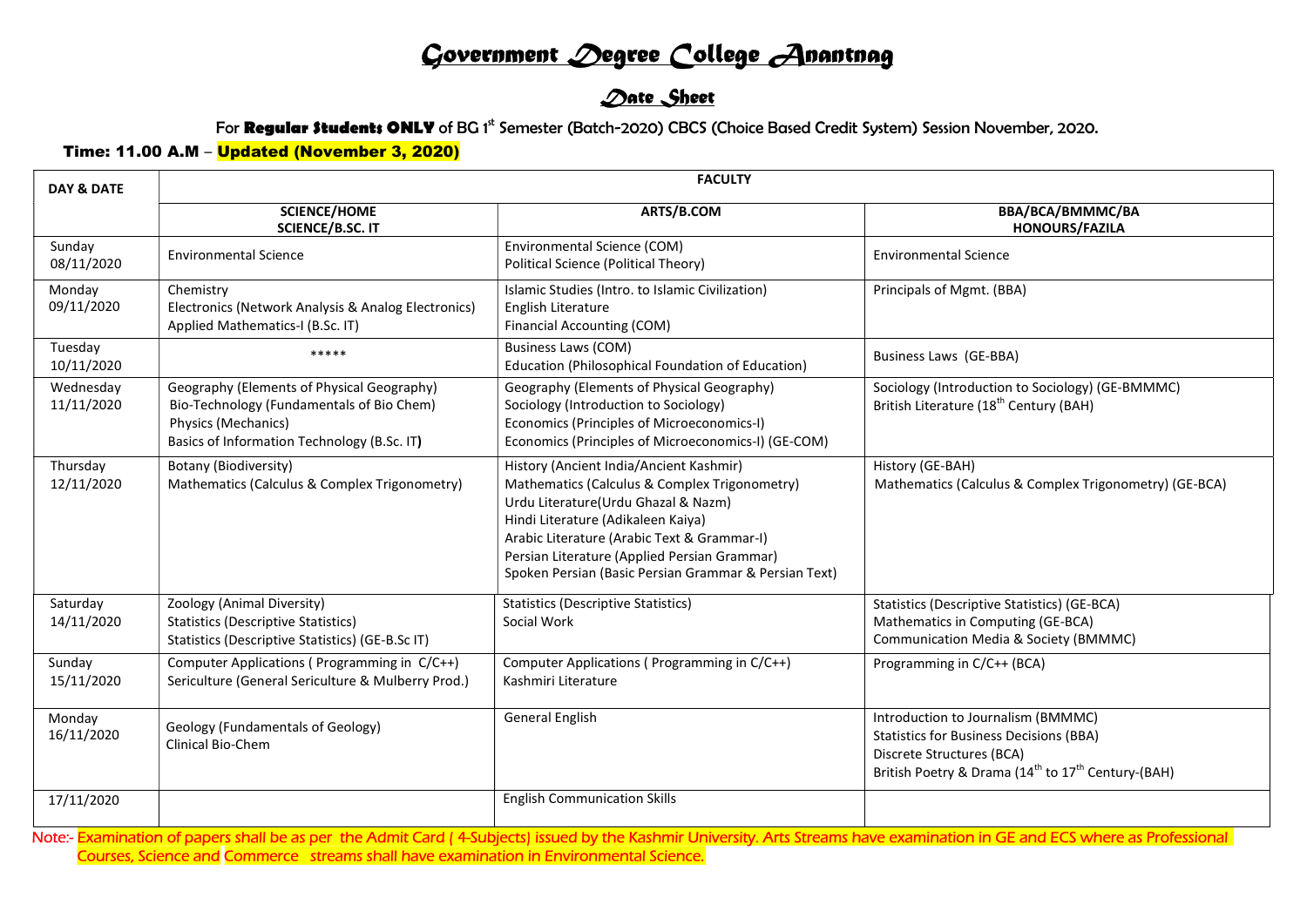# Students, who are not enrolled in Google Classes till date, join classes of their respective subjects with the following Class Codes.

| S.No           | <b>Department</b>        | <b>Course</b>                                        | Class/<br><b>Semester</b> | <b>Class Code</b> | <b>Teacher In charge</b>   |
|----------------|--------------------------|------------------------------------------------------|---------------------------|-------------------|----------------------------|
| 1              | English                  | English Literature                                   | $BG-1st$                  | 5deel46           | Prof. Ishfaq Manzoor Malik |
| $\overline{2}$ | English                  | <b>English Communication Skills</b>                  | $BG-1^{st}$               | ryut7mb, txcrybt, | Prof. Ishfaq Manzoor Malik |
| 3              | English                  | <b>General English</b>                               | $BG-1st$                  | n42rul7           | Prof. Ishfaq Manzoor Malik |
| 4              | English (BAH)            | British Poetry & Drama (14th to 17th Century-BAH     | $BG-1^{st}$               | n3maxjx           | Prof. Ashiq Hussain Parray |
|                |                          | British Literature (18th Century (BAH)               | (Honors)                  |                   |                            |
| 5              | Urdu                     | Urdu Literature                                      | $BG-1st$                  | hw2nmyj           | Prof. Yasmeena Yusuf       |
| 6              | Kashmiri                 | Kashmiri lit.                                        | $BG-1^{st}$               | xgq6jqb           | Prof. Imtiyaz Ahmad lone   |
| 7              | Arabic                   | Arabic                                               | $BG-1st$                  | ommvtue           | Dr. Waseem Hassan Raja     |
| 8              | Physics                  | Mechanics                                            | $BG-1st$                  | 5aofg2a           | Dr. Riyaz Ahmed Bhat       |
| 9              | Electronics              | Network Analysis and Analog Electronics              | $BG-1^{st}$               | cixtaiq           | Mr. S. Tejinder Pal Singh  |
| 10             | Chemistry                | Chemistry (DSC)                                      | $BG-1st$                  | c4qmioc           | Prof. Shabir Ahmad Bhat    |
| 11             | Botany                   | <b>Bio Diversity</b>                                 | $BG-1st$                  | qc6o3qb           | Prof. Mir Khusrau          |
| 12             | Zoology                  | <b>Animal Diversity</b>                              | $BG-1st$                  | be6ywi6           | Prof.Sabzar Ahmaddar       |
| 13             | Biotechnology            | <b>Fundamentals of Biochemistry</b>                  | $BG-1st$                  | emehox6           | Dr. Minerva Ghani          |
| 14             | Biotechnology            | <b>Clinical Biochemistry</b>                         | $BG-1st$                  | asllrmn           | Dr. Minerva Ghani          |
| 15             | Mathematics              | <b>Calculus and Complex Trigonometry</b>             | $BG-1^{st}$               | rngnpsd           | Prof. Mudassir Ahmad Bhat  |
| 16             | <b>Mathematics</b>       | Mathematics for IT (B.Sc.IT)                         | $BG-1^{st}$               | 4lak2fm           | Prof. Mudassir Ahmad Bhat  |
| 17             | Mathematics              | Discrete Structures (BCA)                            | $BG-1st$                  | ym3gqnx           | Prof. Mudassir Ahmad Bhat  |
| 18             | <b>Statistics</b>        | <b>Descriptive Statistics</b>                        | $BG-1st$                  | qp2gdpy           | Dr. Javaid Ahmad Reshi     |
| 19             | Geography                | <b>Elements of Physical Geography</b>                | $BG-1st$                  | ric3gra           | Prof. Altaf Hussain Mir    |
| 20             | Geology                  | <b>Fundamentals of Geology</b>                       | $BG-1st$                  | rlq4yn5           | Dr. Bilal Ahmad Bhat       |
| 21             | Economics                | Principles of Microeconomics -I                      | $BG-1^{st}$               | c73noyk           | Dr .Kameez Fatima.         |
| 22             | Sociology                | Introduction to Sociology                            | $BG-1^{st}$               | z2np7zh           | Dr. Heena Qadir            |
| 23             | Social Work              | Social Work                                          | $BG-1st$                  | eurrelz           | Dr. Heena Qadir            |
| 24             | History                  | <b>Ancient History</b>                               | $BG-1st$                  | juhzlio           | Prof. Nisar Ahmad Kumar    |
| 25             | <b>Political Science</b> | <b>Political Theory</b>                              | $BG-1st$                  | juvrhud           | Prof. Imtiyaz Ahmad Bhat   |
| 26             | <b>Islamic Studies</b>   | Introduction to Islamic Civilization upto<br>Ummayad | $BG-1st$                  | mjc2zsi           | Dr Nazar Ul Islam          |
| 27             | Education                | Philosophical Foundation of Education                | $BG-1st$                  | 35febco           | Dr. Aijaz Ahmad            |
| 28             | <b>EVS</b>               | <b>Environmental Science</b>                         | $BG-1st$                  | 5yydbsb           | Prof. Naik Yaseera         |
| 29             | Sericulture              | Sericulture                                          | $BG-1st$                  | erzunsn           | Ms. Misba Fayaz            |